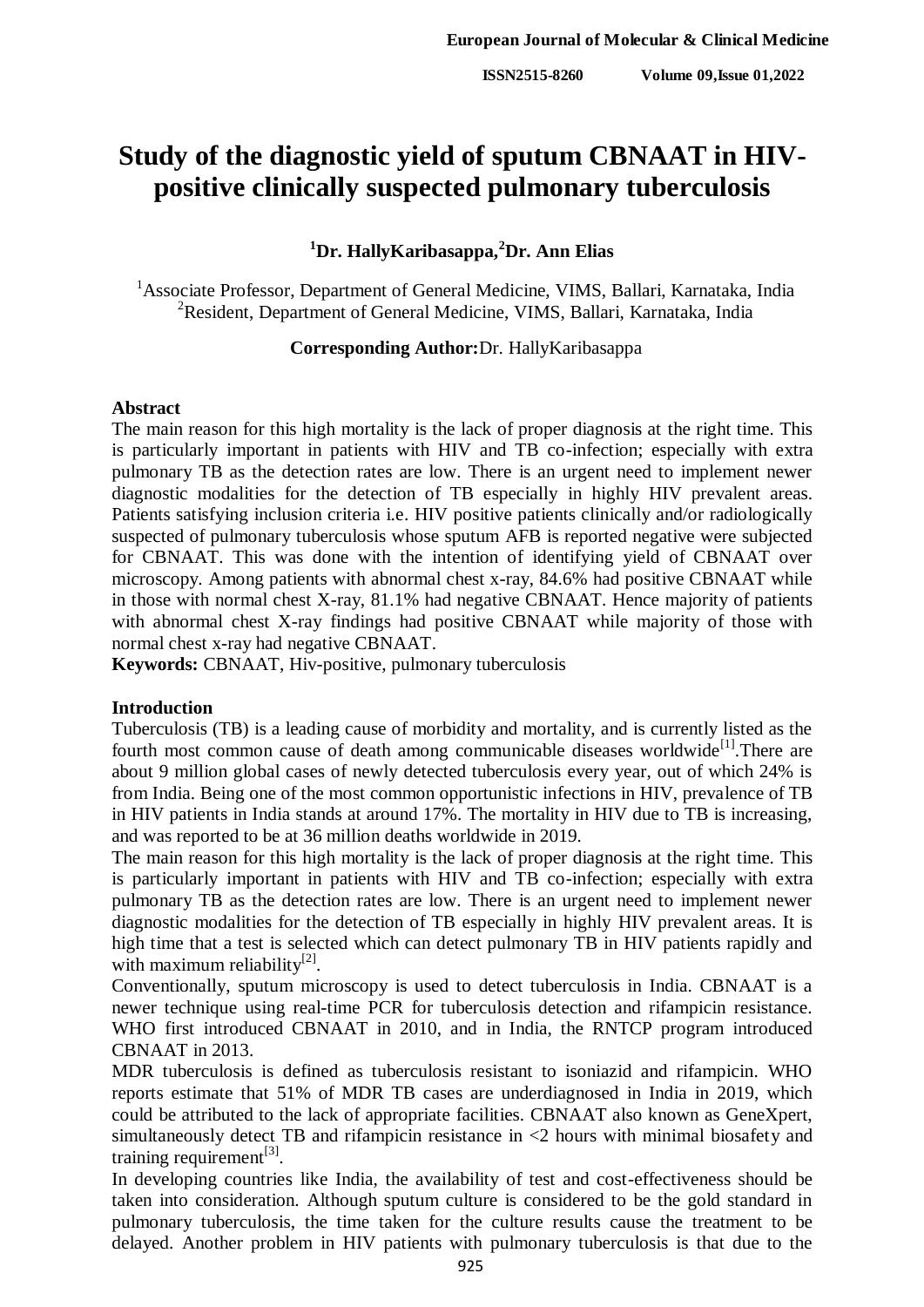### **European Journal of Molecular & Clinical Medicine**

#### **ISSN2515-8260 Volume 09,Issue 01,2022**

lesser caseation, the amount of sputum produced is less as well. The concentration of bacilli in sputum of HIV patients with pulmonary TB is also  $\text{less}^{[4]}$ .

The accurate points of care diagnostic test should be one or a combination of some, which are affordable to the nation. It should also be able to detect the burden of tuberculosis with good sensitivity and specificity, without compromising the time delay in diagnosis and hence, treatment. Therefore, it is important to assess the diagnostic yield of newer techniques like CBNAAT over conventional microscopy.

## **Methodology Source of data**

A total of 50 patients from those attending medicine OPD and getting admitted under medicine wards were taken for study considering the inclusion and exclusion criteria.

## **Sample size:** 50.

**Study method: Prospective Study.** 

**Sample technique:** Simple Random Sampling.

## **Method of collection of data**

The data was collected from the patients by the detailed clinical history, clinical examination of the patients and relevant investigation in a specially designed proforma.

## **Case history**

- 1. Patients were assigned a case number, and their name, age, sex, weight and height were noted. BMI was also calculated.
- 2. Detailed history of the presenting complaints was noted.
- 3. Total duration on ART treatment.
- 4. History of pulmonary tuberculosis in the past.

## **Investigation**

- 1. Sputum AFB.
- 2. Sputum CBNAAT.
- 3. Chest X-ray.
- 4. CD4 count.

## **Inclusion criteria**

- 1. Age group between 15 to 40 years.
- 2. HIV positive cases.
- 3. History of fever, cough with expectoration more than two weeks, hemoptysis, significant weight loss.
- 4. Radiological features suggestive of pulmonary tuberculosis.
- 5. Cases with negative sputum microscopy.

## **Exclusion criteria**

- 1. Age  $<$ 15 yrs.
- 2. Sputum microscopy AFB positive cases.
- 3. Extrapulmonary tuberculosis.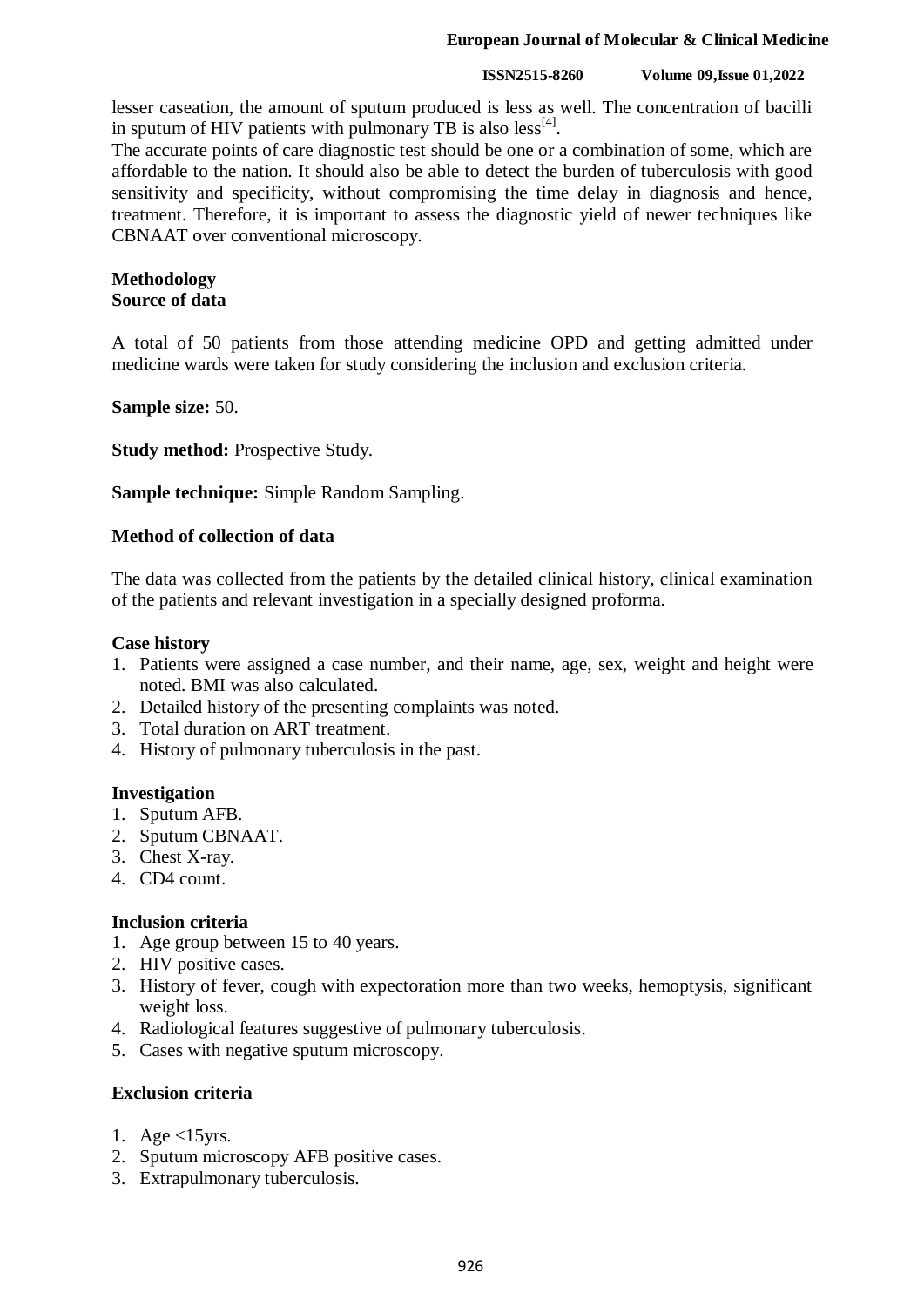**ISSN2515-8260 Volume 09,Issue 01,2022**

## **Patient evaluation**

Patients satisfying inclusion criteria i.e. HIV positive patients clinically and/or radiologically suspected of pulmonary tuberculosis whose sputum AFB is reported negative were subjected for CBNAAT. This was done with the intention of identifying yield of CBNAAT over microscopy.

Sputum sample, spot sample was utilized for the Xpert MTB/RIF assay using the GeneXpert MTB/RIF version G4.

The sputum samples were treated with a sample reagent (SR) containing sodium hydroxide and isopropanol. The SR was added to the sample in a ratio of 2:1 and incubated at room temperature for 15 min. The treated sample is then manually transferred to the cartridge which is loaded into the GeneXpert instrument. A printable test result was obtained after 1hour 45 minutes.

## **Results**

| Distribution of study subjects based on CBNAAT results |                  |         |  |
|--------------------------------------------------------|------------------|---------|--|
| <b>CBNAAT</b>                                          | <b>Frequency</b> | Percent |  |
| Negative                                               |                  | 74      |  |
| P-low                                                  |                  | 12      |  |
| P-medium                                               |                  |         |  |
| P-high                                                 |                  |         |  |
| Total                                                  |                  |         |  |

**Table 1:** Distribution based on CBNAAT results

**Table 2:** Distribution of patients with positive CBNAAT results

| Distribution of patients with positive CBNAAT results |                  |                |  |
|-------------------------------------------------------|------------------|----------------|--|
| <b>Positive</b>                                       | <b>Frequency</b> | <b>Percent</b> |  |
| Low                                                   |                  | 46.2           |  |
| Medium                                                |                  | 38.5           |  |
| High                                                  |                  | 15.4           |  |
| Total                                                 |                  |                |  |

Among the patients tested positive for sputum CBNAAT, the majority (46.2%) were in the low category based on CT values while 15.4% reported as high.

| <b>CBNAAT1</b> versus CD4 count among the patients |    |      |                                             |      |          |
|----------------------------------------------------|----|------|---------------------------------------------|------|----------|
| <b>CBNAAT1</b>                                     |    |      | CD4ct $(1-200)$ CD4 ct $(201-2000)$ P Value |      |          |
|                                                    |    |      | <b>Frequency Percent Frequency Percent</b>  |      |          |
| Negative $(n=37)$                                  |    | 8.1  | 34                                          | 91.9 | < 0.0001 |
| Positive $(n=13)$                                  | 10 | 76.9 | $\mathcal{R}$                               | 23.1 |          |
| Total $(n=50)$                                     | 13 | 26.0 | 37                                          | 74.0 |          |

**Table 3:** CBNAAT versus CD4 count

In this study, among CBNAAT negative patients, majority of the cases -91.9%, had CD4 counts above 200, while in CBNAAT negative patients majority cases -76.9%, had CD4 counts below 200 and this was statistically significant with p value of <0.0001.

Hence a positive correlation between lower CD4 counts and CBNAAT positivity was found.

**Table 4:** CBNAAT versus chest x-ray

| <b>CBNAAT</b> versus Chest X ray among the patients |                           |      |                                            |      |                |
|-----------------------------------------------------|---------------------------|------|--------------------------------------------|------|----------------|
| <b>CBNAAT1</b>                                      | CXR abnormal   CXR normal |      |                                            |      | <b>P</b> Value |
|                                                     |                           |      | <b>Frequency Percent Frequency Percent</b> |      |                |
| Negative $(n=37)$                                   |                           | 18.9 | 30                                         | 81.1 | <0.0001        |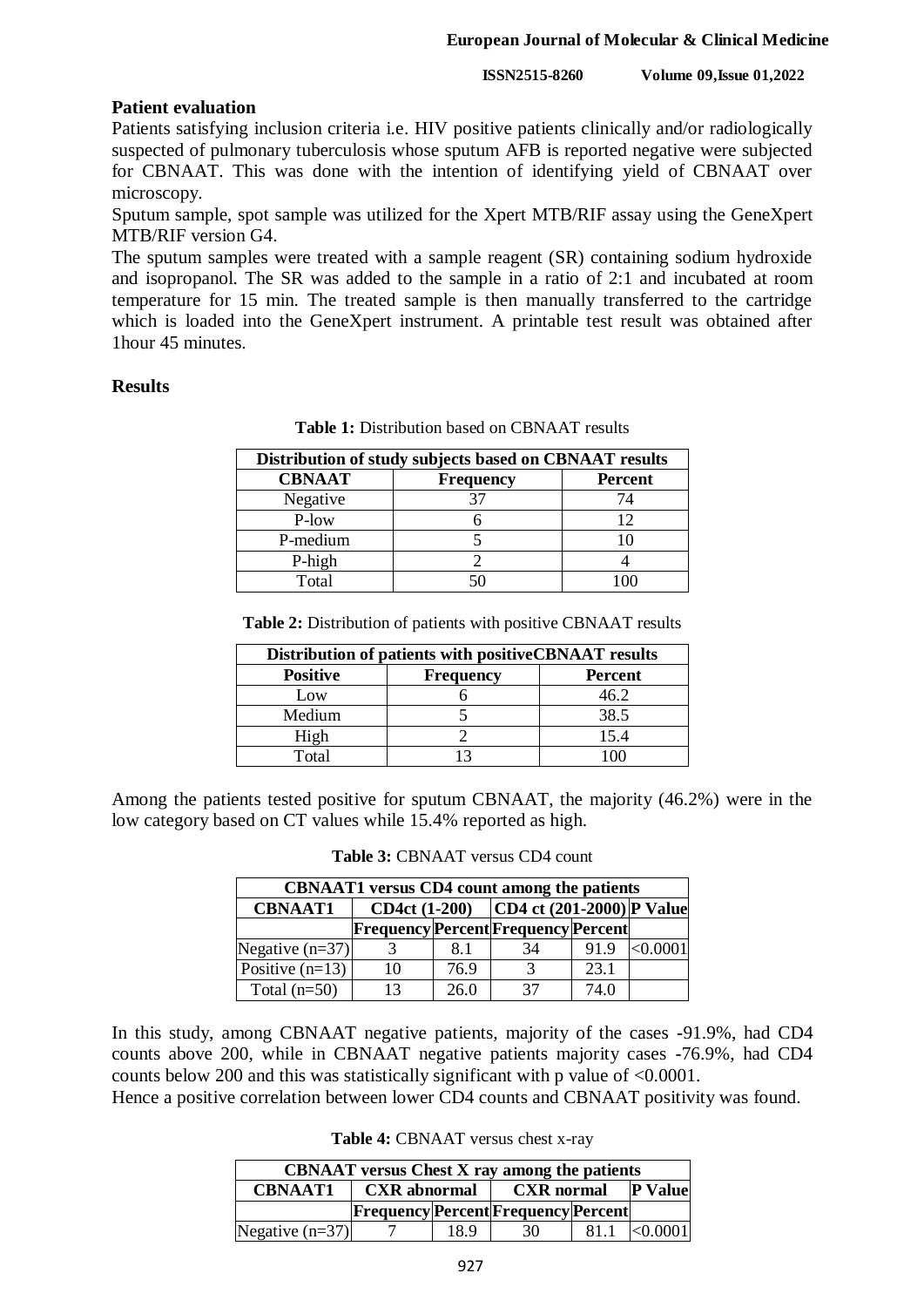**ISSN2515-8260 Volume 09,Issue 01,2022**

| Positive $(n=13)$ | 84.6 |      |  |
|-------------------|------|------|--|
| Total $(n=50)$    | 36.0 | 64.0 |  |

Among patients with abnormal chest x-ray, 84.6% had positive CBNAAT while in those with normal chest X-ray, 81.1% had negative CBNAAT.

Hence majority of patients with abnormal chest X-ray findings had positive CBNAAT while majority of those with normal chest x-ray had negative CBNAAT.

## **Discussion**

In the present study of 50 PTB with HIV co-infection, 52% were males, 48% were females. The male-predominance noted in the present study was similar to that observed in other studies. In a study by Patel.*et al.* <sup>[5]</sup>, 82% of the patients were male and 18% were female and in the study by Praveen Kumar *etal*.<sup>[6]</sup>, male patients were 90.5% and female were only 9.5%. But Purushottamet al. <sup>[7]</sup>observed that male patients were 58% and female were 42%. The study conducted by Christopher *etal*.<sup>[8]</sup>in Nigeria that of those co-infected with HIV-TB, 57.4% of the participants were females while 42.6% of the participants were male.

In the present study, CBNAAT was positive in 13 out of 52 cases (26%) which were sputum negative and clinically and/or radiologically suspected pulmonary tuberculosis with HIV. Unlike other studies given below, our study considered only those PLHIV patients who were smear negative yet suspected of pulmonary tuberculosis.

In the study by R Dewan *etal*. <sup>[9]</sup>,11 out of 100 (11%) were positive by sputum microscopy for acid-fast bacilli and 40 (40%) were positive by CBNAAT. In the S. Subbarao *et al*.  $^{[10]}$ study, 7 out of 191 PLHIV patients (3.66%) were positive by sputum microscopy for acidfast bacilli and 54 (28.2%) were positive by CBNAAT. In the Gabriella *etal*. <sup>[10]</sup>study, among the sample size of 131 patients, 45 (34.4%) had TB. CBNAAT detected 44 out of 45 cases and smear microscopy detected 31 out of 45 cases. Two patients had false positive CBNAAT, one of them was also smear-positive. So total CBNAAT detected were 46 (35.11%) and microscopy detected were 32 (24.43%) cases. In Prem Parkash Gupta *etal*.<sup>[11]</sup>study, LED Fluorescent Microscopy for AFB detected 8 (26.67%) cases and CBNAAT detected 17 (56.67%) cases out of 30 PLHIV patients.

CBNAAT helps in increased case detection to diagnose pulmonary tuberculosis in PLHIV ascompared to conventional sputum microscopy. Thus, this helps to diagnose tuberculosis early and initiation of anti-. Tuberculosis treatment. Therefore, CBNAAT is to be indicated as a primary diagnostic test in PLHIV with presumptive pulmonary tuberculosis.

In the present study, we got a higher detected CBNAAT positivity of 85.71% in patients with CD4 count up to 100 cells/ml, when compared to the R. Dewan *et al.* study<sup>[9]</sup>, where it was 43.75%. In patients with CD4 count of 101-200 cells/ml, CBNAAT positivity was 71.42% when compared to the R. DEWAN *et al*. study it was 41.67%. In patients with CD4 count of 201-350 cells/ml, CBNAAT positivity was detected 8.3% in the present study when compared to R. DEWAN *et al*. study it was 37.5%.

Also in our study among the 13 cases detected by sputum CBNAAT, 6 cases (46.15%) patients have CD4 counts below 100, followed by 5 cases (38.46%) with CD4 counts between 100-200. Higher proportions of tuberculosis is seen in PLHIV patients with CD4 count <200/µl. Therefore, low CD4 counts can also be used as a marker for suspicion of severe forms of tuberculosis.

Monitoring of CD4 cell count is still important, soon after an HIV positive diagnosis, before beginning HIV treatment. It provides important information about disease progression and the immune system.

In the present study, CBNAAT detected 1 (7.69%) rifampicin resistant cases out of 13 CBNAAT positive cases. In the R.Dewan *etal*. study<sup>[9]</sup>,CBNAAT detected 10 (25%) rifampicin resistant cases out of 40 CBNAAT positive cases. In the Gabriella *etal*. <sup>[10]</sup>study, CBNAAT detected 3 (6.52%) rifampicin resistant cases out of 46 CBNAAT positive cases. In the Prem Parkash Gupta etal.<sup>[11]</sup>study, CBNAAT detected 2 (11.76%) rifampicin resistant cases out of 17 CBNAAT positive cases<sup>[12]</sup>.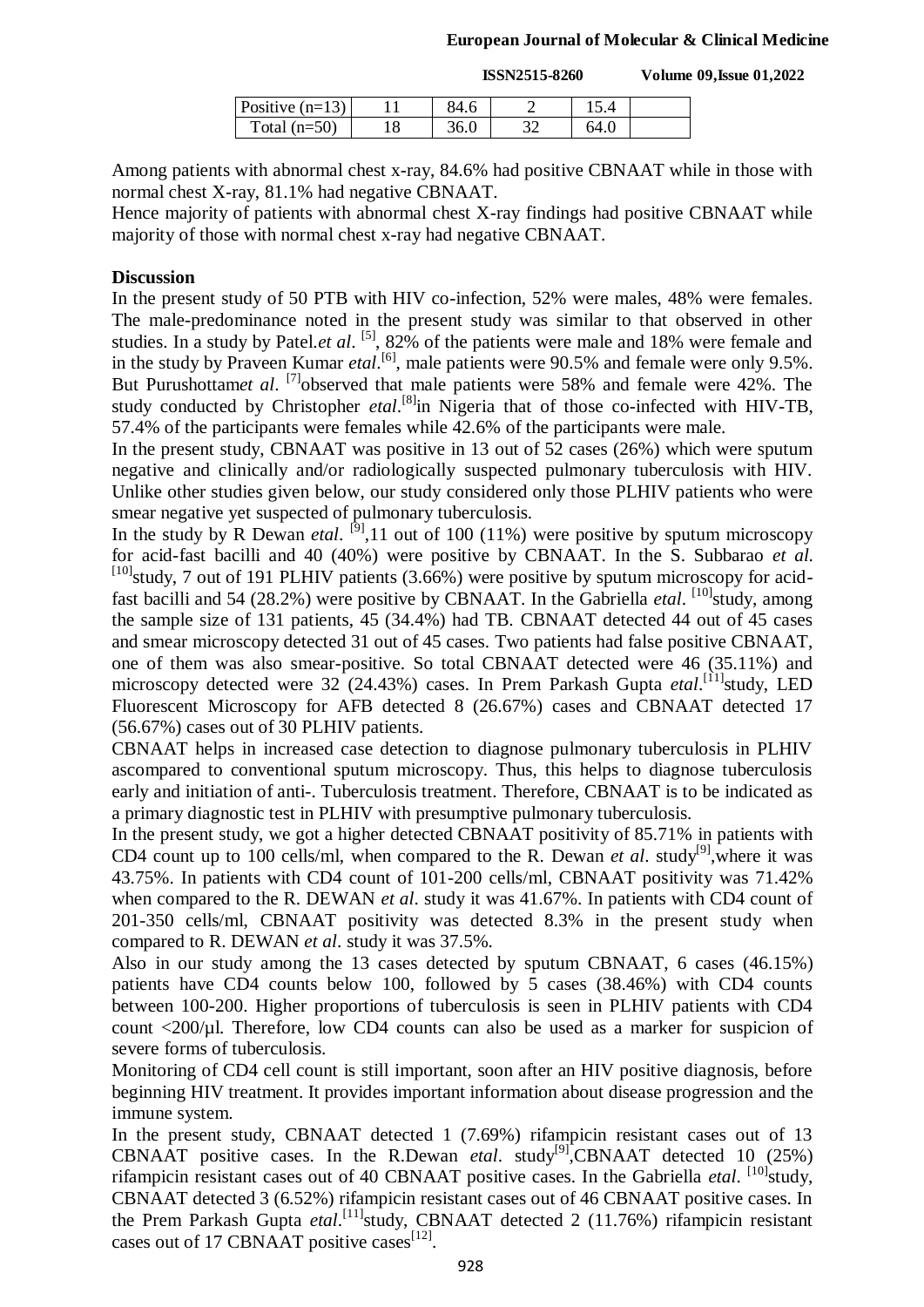### **Conclusion**

In our study among the 13 cases detected by sputum CBNAAT, 6 cases(46.15%) patients have CD4 counts below 100, followed by 5 cases (38.46%) with CD4 counts between 100-200. Higher proportions of tuberculosis is seen in PLHIV patients with CD4 count  $\langle 200/\mu$ l. Therefore, low CD4 counts can also be used as a marker for suspicion of severe forms of tuberculosis.

## **References**

- 1. Hirsh AE, Tsolaki AG, DeRiemer K, Feldman MW, Small PM. Stable association between strains of *Mycobacterium tuberculosis* and their human host populations. Proc. Natl. Acad. Sci. USA. 2004;101:4871-6.
- 2. Rothschild BM, Martin LD, Lev G, Bercovier H, Bar-Gal GK, Greenblatt CL, *et al*. *Mycobacterium tuberculosis* Complex DNA from an Extinct Bison Dated 17,000 Years before the Present. Clin. Infec. Dis. 2001;33:305-11.
- 3. Migliori GB, Loddenkemper R, Blasi F, Raviglione MC. 125 years after Robert Koch's discovery of the tubercle bacillus: the new XDR-TB threat. Is "science" enough to tackle the epidemic? Eur. Respir J. 2007;29(3):423-7.
- 4. Global tuberculosis control:epidemiology, strategy, financing: World Health Organization Report, 2009. Available from: http://apps. Who. Int/iris/bitstream/10665/44035/1/9789241563802\_eng.pdf.
- 5. Patel AK, Thakrar SJ, Ghanchi FD. Clinical and laboratory profile of patients with TB/HIV coinfection: A case series of 50 patients. Lung India: official organ of Indian Chest Society. 2011 Apr;28(2):93.
- 6. Kumar P, Sharma N, Sharma NC, Patnaik S. Clinical profile of tuberculosis in patients with HIV infection/AIDS. Indian Journal of Chest Diseases and Allied Sciences. 2002 Jul;44(3):159-64.
- 7. Giri PA, Deshpande JD, Phalke DB. Prevalence of pulmonary tuberculosis among HIV

positive patients attending antiretroviral therapy clinic. North American journal of medical sciences. 2013 Jun;5(6):367.

- 8. Affusim CC, Kesieme E, Abah VO. The pattern of presentation and prevalence of tuberculosis in HIV-seropositive patients seen at Benin City, Nigeria. ISRN Pulmonology, 2012 Mar 12.
- 9. Dewan R, Anuradha S, Khanna A, Garg S, Singla S, Ish P*et al*. Role of cartridge-based nucleic acid amplification test (CBNAAT) for early diagnosis of pulmonary tuberculosis in HIV. Journal, Indian Academy of Clinical Medicine, 2015 April-June, 16(2).
- 10. Carriquiry G, Otero L, Gonza´lez-Lagos E, *et al*. A Diagnostic Accuracy Study of XpertHMTB/RIF in HIV-PositivePatients with high Clinical Suspicion of Pulmonary Tuberculosis in Lima, Peru. PLoS ONE. 2012;7(9):e44-626. Doi:10.1371/journal.pone.0044626. 14.
- 11. Gupta PP, Mynalli AB, Yadav A. Diagnostic Role of Cartridge Based Nucleic Acid Amplification Test in Diagnosing Tuberculosis in Patients Co-infected with Human Immunodeficiency Virus. Journal of medical science and clinical research.
- 12. Combs DL, O'Brien RJ, Geiter LJ. USPHS Tuberculosis Short-Course Chemotherapy Trial 21: effectiveness, toxicityand acceptability. The report of final results. Ann Intern Med. 1990; 112:397.
- 13. Dr. AarushiKataria, Dr. Naveen Nandal and Dr. Ritika Malik, Shahnaz Husain -A Successful Indian Woman Entrepreneur, International Journal of Disaster Recovery and Business ContinuityVol.11, No. 2, (2020), pp. 88–93
- 14. Kumar, S. (2020). *Relevance of Buddhist Philosophy in Modern Management Theory*. *Psychology and Education*, Vol. 58, no.2, pp. 2104–2111.